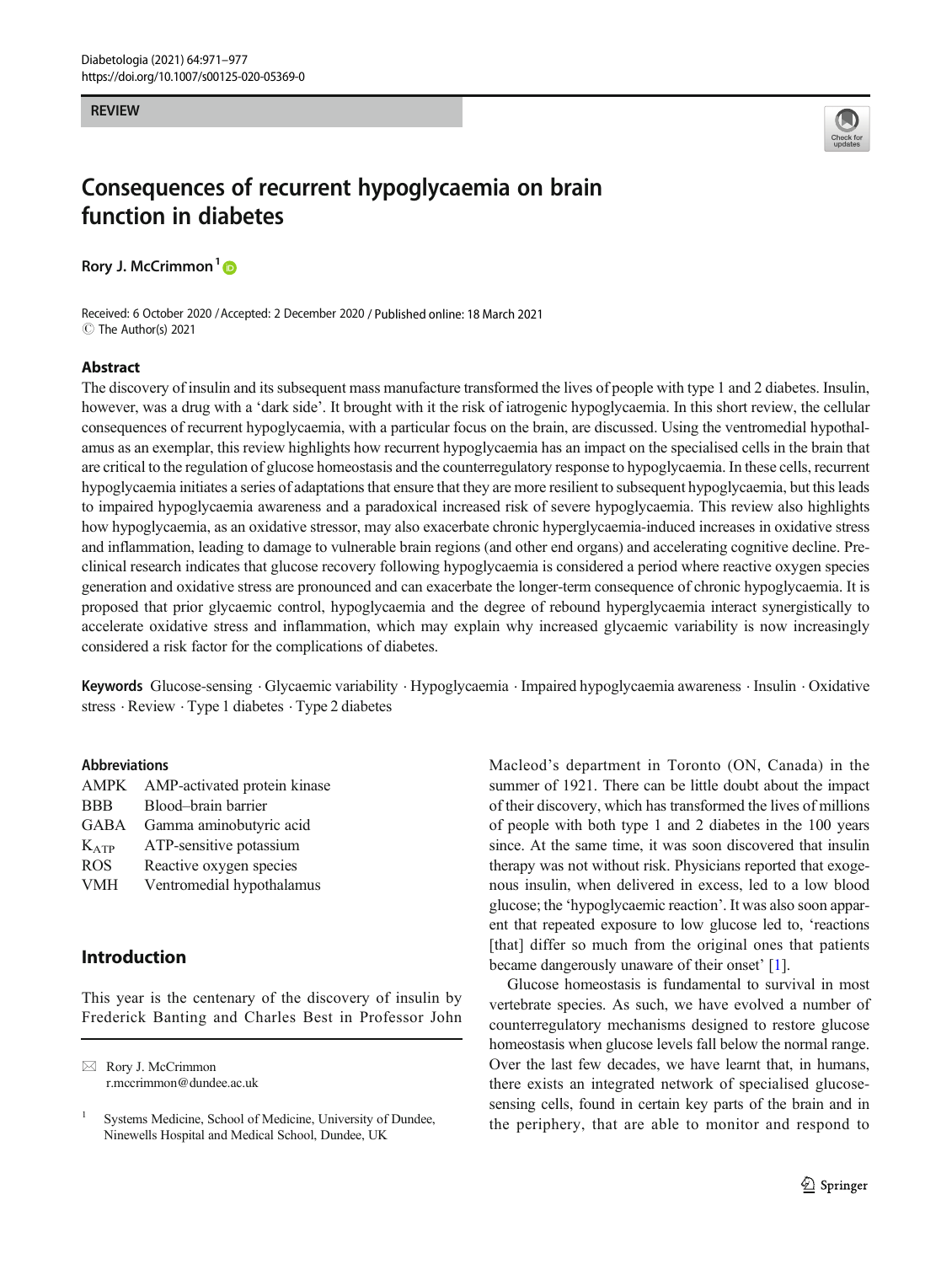prevailing glucose levels, as well as integrate glucose homeostasis with other aspects of whole-body energy status [\[2,](#page-5-0) [3\]](#page-5-0). We also recognise that, in response to recurrent hypoglycaemia, these specialised glucose-sensing cells adapt, leading (through mechanisms still not entirely worked out) to a clinical syndrome called impaired awareness of hypoglycaemia. Moreover, there is increasing evidence that, in addition to making individuals susceptible to severe hypoglycaemia, these adaptations may also have consequences in terms of end-organ disease. In this short review, I will briefly discuss the cellular consequences of hypoglycaemia, focusing on the impact of recurrent hypoglycaemia in the brain. This will be illustrated by outlining the ways in which recurrent hypoglycaemia affects cells in glucose-sensing regions of the brain (leading to impaired awareness of hypoglycaemia and severe hypoglycaemia), as well as how recurrent hypoglycaemia may affect other brain regions, potentially amplifying the tissue damage that results from chronic hyperglycaemia.

### Bringing light to the dark side of insulin

Dr Philip Cryer used his 1994 Banting Lecture to the American Diabetes Association to introduce the concept of hypoglycaemia-associated autonomic failure (HAAF). Cryer outlined a series of seminal physiological studies that described how, in humans, antecedent iatrogenic hypoglycaemia resulted in defective glucose counterregulation (through reducing catecholaminergic responses to a given level of subsequent hypoglycaemia) and impaired awareness of hypoglycaemia (by reducing sympathoadrenal and symptom responses to a given level of subsequent hypoglycaemia), thereby setting up a vicious cycle whereby hypoglycaemia begets hypoglycaemia [[4\]](#page-5-0). Subsequently, Dr Robert Sherwin, in his 2007 Banting Lecture, 'Bringing light to the dark side of insulin: a journey across the blood-brain barrier', described over three decades of research in which, using human and animal models, he and his research group had done much to help us understand how the brain detects and responds to hypoglycaemia [\[5](#page-5-0)].

Using the ventromedial hypothalamus (VMH) as an exemplar for a glucose-sensing region, Sherwin proposed that glucose-sensing neurons operated in a way that appeared to parallel the pancreatic islet [[5](#page-5-0)]. In this model, like pancreatic beta and alpha cells, neurons in the brain respond to blood glucose levels. More specifically, glucose-excited and glucose-inhibited neurons respond to high and low blood glucose levels, respectively, in a coordinated manner. The key steps in the process of transducing the glucose signal to an alteration in neural firing rates involve sulfonylurea receptor 1 (SUR1), ATP-sensitive potassium  $(K_{ATP})$  channels, glucokinase and AMP-activated protein kinase (AMPK) [[5\]](#page-5-0).

Glucokinase is a critical component of this signalling mechanism because its activity is proportional to glucose concentrations. As glucose rises, therefore, so does glucokinase activity, ultimately leading to an increased ATP:AMP ratio. Supporting the role for glucokinase in glucose sensing in the brain, mice and humans with reduced glucokinase activity show an exaggerated response to hypoglycaemia [[6](#page-5-0)], while glucokinase activation in hypothalamic glucose-excited neurons reverses the hyperpolarising effect of low glucose [[7](#page-5-0)]. Subsequently, the increased ATP:AMP ratio with increased glucokinase activity results in closure of  $K_{ATP}$  channels, depolarising the neurons and increasing their firing rate [\[8](#page-5-0)]. A role for  $K_{ATP}$  channels in brain glucose sensing has been demonstrated in cells, hypothalamic slice preparations, transgenic mice, in vivo studies in rats [\[9](#page-5-0)], and humans with type 1 diabetes and impaired awareness of hypoglycaemia [\[10](#page-5-0)]. Similarly, pharmacological or genetic manipulation of AMPK in neurons or the VMH is able to increase or decrease the counterregulatory response to hypoglycaemia [\[5,](#page-5-0) [9](#page-5-0)]. Discussion of other transporters, membrane channels or enzymes that contribute to glucose sensing, such as sodium– glucose cotransporters (SGLTs), transient receptor potential channels, Na<sup>+</sup>/K<sup>+</sup> ATPase, K<sup>+</sup> channels and nitric oxide synthase (NOS), are beyond the scope of this review, but interested readers are referred to a recent very detailed review of this area by Stanley et al [\[8\]](#page-5-0). Sherwin proposed that it was through the key signalling steps described above that a falling glucose level led to suppression of glucose-excited gamma aminobutyric acid (GABA)-inhibitory neurons, and activation of glutamatergic glucose-inhibited neurons, leading to progressive activation of the downstream counterregulatory response.

This hypothesis subsequently served as a model for examining the consequences of recurrent hypoglycaemia on glucose-sensing neurons. Electrophysiological studies demonstrated that recurrent hypoglycaemia resulted in a leftshift in glucose-excited neurons so that they did not hyperpolarise until glucose levels fell further [[11\]](#page-5-0). This was consistent with reports of increased hypothalamic hexokinase activity following recurrent hypoglycaemia [[12\]](#page-6-0), implying that glucose-excited neurons were better able to maintain intercellular ATP:AMP ratios during subsequent hypoglycaemia and, hence, maintain GABAergic tone in the VMH [\[13](#page-6-0)]. A likely candidate mechanism for this was an increase in glycolytic flux in neurons. Rodent studies had shown that recurrent hypoglycaemia led to increased glucose transport activity at the blood–brain barrier (BBB) via an increase in total BBB GLUT1 and an increased transporter concentration at the luminal surface [\[14](#page-6-0)]. Similarly, in vivo microdialysis of brain extracellular fluid found higher glucose levels in rodents exposed to recurrent hypoglycaemia compared with control animals [[15\]](#page-6-0). However, human studies using magnetic resonance spectroscopy or positron emission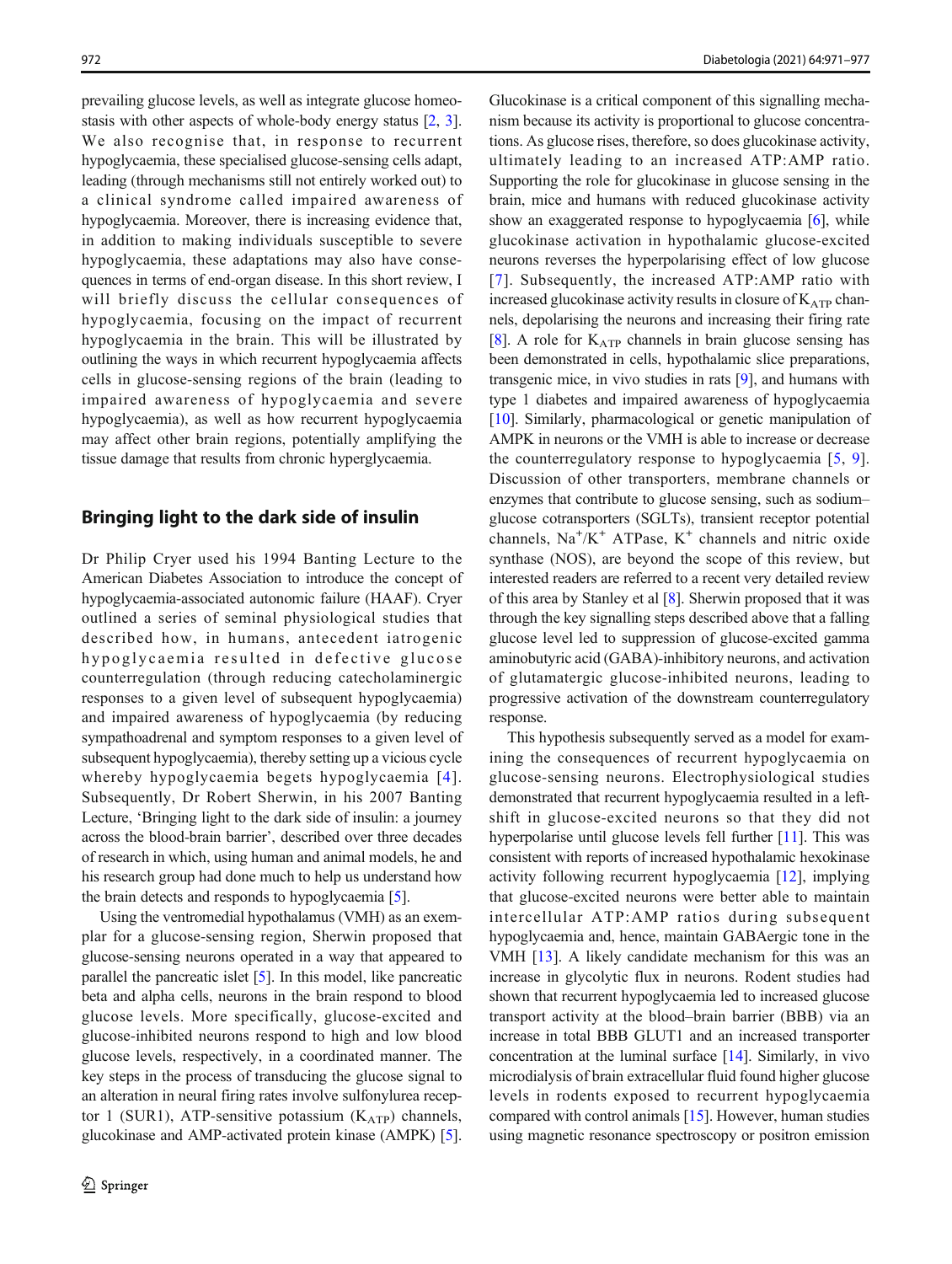tomography (PET) have produced conflicting data about the effects of recurrent hypoglycaemia on cerebral glucose uptake and metabolism. This may reflect regional variation in glucose metabolism, or even differences in how neurons and glial cells individually respond to recurrent hypoglycaemia [\[8](#page-5-0), [16,](#page-6-0) [17\]](#page-6-0).

Alternatively, recurrent hypoglycaemia may induce cellular adaptations that allow lactate or ketones to be used as alternate fuels [[8](#page-5-0), [17\]](#page-6-0). Lactate or ketone infusions suppress counterregulation to systemic hypoglycaemia in humans [[8\]](#page-5-0), and lactate transport and lactate metabolism by the brain are thought to be increased in both humans [[18](#page-6-0), [19](#page-6-0)] and rodents [[20\]](#page-6-0) who have been exposed to recurrent hypoglycaemia. Initial research also suggested that recurrent hypoglycaemia led to increased astrocytic glycogen storage (supercompensation), which could provide additional lactate during subsequent hypoglycaemia, although these findings were not replicated in later studies [[8\]](#page-5-0). Lactate might act to modulate the counterregulatory response to hypoglycaemia via suppression of AMPK [[21](#page-6-0)] and increased GABA release [[22](#page-6-0)]. However, other studies in humans [\[23\]](#page-6-0) and rodents [[20\]](#page-6-0) suggest that lactate may be insufficient to support metabolism during hypoglycaemia and might instead act as a regulator of glucose metabolism, indicating that the alternate fuel hypothesis cannot fully explain how the brain adapts to recurrent hypoglycaemia.

In addition to changes in cellular fuel transport and metabolism in glucose-sensing neurons, a number of other factors have been proposed that could contribute, at least in part, to the development of impaired hypoglycaemia awareness (Fig. [1\)](#page-3-0). External neuronal modulators, such as opioids, serotonin, steroids, cytokines or urocortin, have all been shown to modulate the counterregulatory response to insulin-induced hypoglycaemia and can affect changes in neurotransmitter synthesis or release, or changes in synaptic structure [[2,](#page-5-0) [8\]](#page-5-0). More recently, it has also been proposed that the wholeorganism response to recurrent hypoglycaemia represents a form of adaptive memory, referred to as 'habituation' [\[2](#page-5-0)]. This concept was tested by using a single challenge of highintensity exercise as a dishabituatory stimulus to restore hypoglycaemic responses in rodents [[24\]](#page-6-0) and humans [[25\]](#page-6-0) with defective counterregulation. Stable isotope labelling with amino acids in cell culture (SILAC) mass spectroscopy identified a potential role for exercise-induced brain-derived neurotrophic factor (BDNF) in restoring hypothalamic glutaminergic transmission.

In summary, recurrent hypoglycaemia may directly or indirectly lead to a series of adaptations in specialised glucosesensing cells throughout the body, the net effect of which is to reduce the responsiveness of these cells to subsequent hypoglycaemia (a 'left-shift' in the counterregulatory response to subsequent hypoglycaemia; Fig. [2\)](#page-3-0). Although this is considered an adaptive response, likely to be a mechanism to ensure the cells remain resilient to future periods of energy deprivation, this proves 'maladaptive' in diabetes, largely because of the inability to switch off exogenous insulin that is being released continuously from a subcutaneous depot, but also because of a hypoglycaemia-specific defect in alpha cellderived glucagon release that is present in all people with type 1 diabetes after a few years of diagnosis and in some people with long-duration type 2 diabetes [[9\]](#page-5-0). As a consequence, recurrent hypoglycaemia in diabetes leads both to impaired awareness of hypoglycaemia and a greatly increased risk of severe hypoglycaemia.

## Recurrent hypoglycaemia and the 'pathobiology of diabetes complications'

The first part of this review described how recurrent hypoglycaemia induces a series of cellular adaptations in key glucose-sensing neurons that ultimately leads to their reduced responsiveness to low glucose levels. This effect is not specific to glucose-sensing neurons because the impact of recurrent hypoglycaemia is seen on cognitive functions and emotion, indicating cells in other brain regions are also affected [\[2](#page-5-0)]. This raises the question as to what the long-term effects of recurrent hypoglycaemia may be with regards to other aspects of brain function. Interestingly, while for many people with type 1 and 2 diabetes strict avoidance of hypoglycaemia can restore hypoglycaemia awareness [[2\]](#page-5-0), there remains a cohort of individuals who have complete and irreversible loss of awareness, which suggests sustained tissue damage.

Epidemiological research on the long-term impact of hypoglycaemia on the brain is limited, largely because most studies are only able to examine the association between severe hypoglycaemia and cognitive performance or brain structure. Moreover, most cases of severe hypoglycaemia do not result in hospitalisation or even ambulance call-out and, so, are under-recorded in healthcare databases, and the vast majority of hypoglycaemic episodes are not severe in nature. That being said, the various meta-analyses examining the impact of severe hypoglycaemia on brain structure and function indicate a small negative effect on a number of different cognitive domains, especially with early-onset type 1 diabetes [\[26](#page-6-0), [27\]](#page-6-0). There is also evidence of structural changes in the brain in adults with type 1 diabetes who have impaired awareness of hypoglycaemia [\[28](#page-6-0)].

The brain is considered especially vulnerable to hypoglycaemia. This is due to its high metabolic demand, reliance on glucose as a primary fuel and minimal fuel stores. Rodent studies have demonstrated that severe hypoglycaemia results in significant brain damage through a number of mechanisms, including activation of neuronal glutamate receptors, production of reactive oxygen species (ROS), neuronal zinc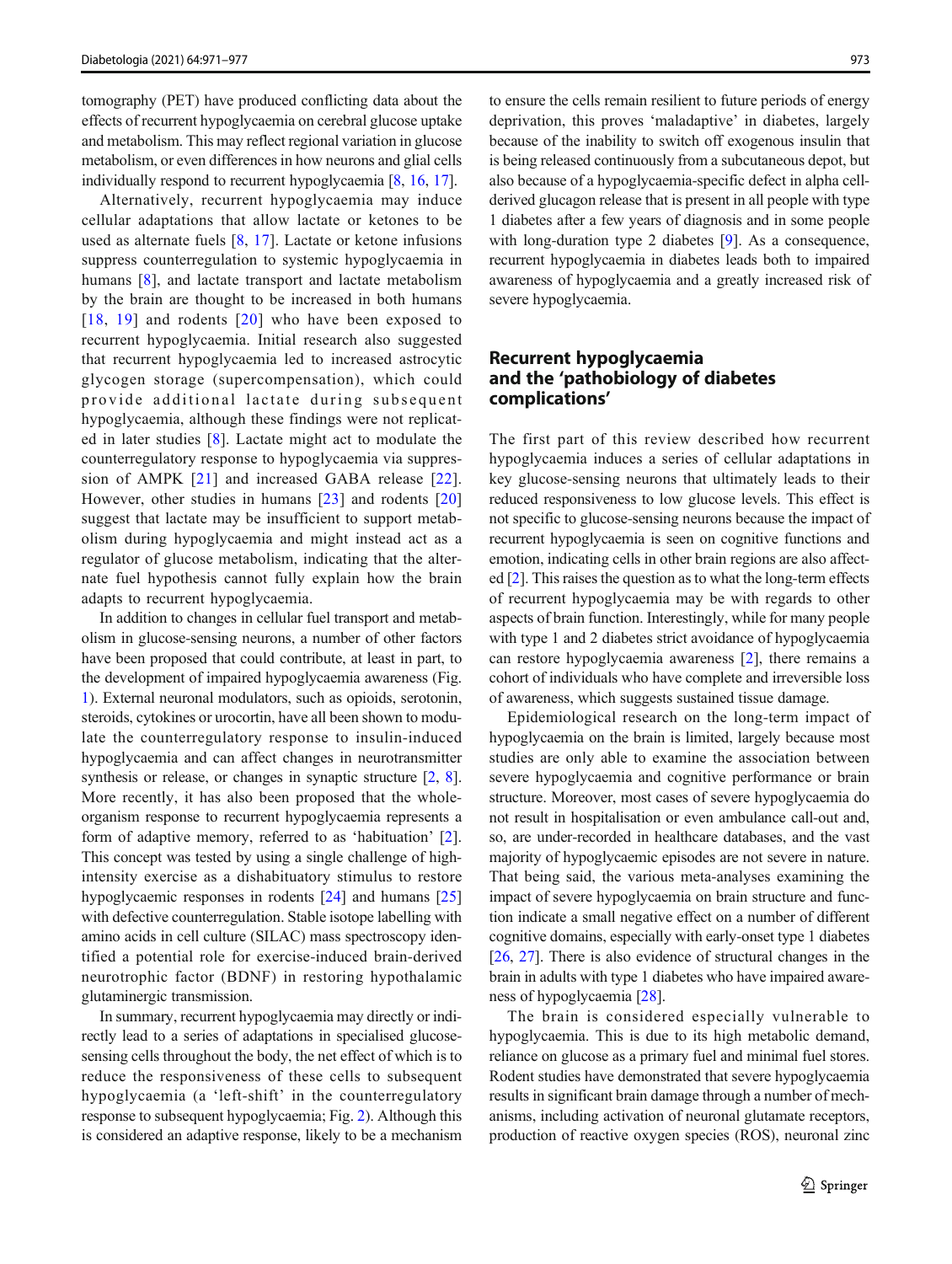<span id="page-3-0"></span>

Fig. 1 Potential mechanisms of cerebral adaptation to recurrent hypoglycaemia. This figure highlights some of the major mechanisms that have been shown to contribute to the suppression of counterregulatory responses that follows recurrent hypoglycaemia. In particular, research has highlighted potential roles for: (1) increased glucose transport; (2) increased use of alternate fuels; (3) gliotransmitters, such as cytokines; (4) increased phosphorylation and metabolism of

glucose; (5) external neuronal modulators; (6) alterations in neurotransmitter release; and (7) peripheral signalling molecules, such as glucocorticoids. βAdR, β-adrenergic receptor; EphA5, ephrin receptor A5; GK, glucokinase; NorEpi, noradrenaline (norepinephrine); SGLT, sodium– glucose cotransporters; TRP, transient receptor potential channels. This figure is available as part of a [downloadable slideset](https://static-content.springer.com/esm/art%3A10.1007%2Fs00125-020-05369-0/MediaObjects/125_2020_5369_MOESM1_ESM.pptx)



Fig. 2 Shifting thresholds for hypoglycaemia detection. In this hypothetical model, in people without diabetes (represented by the black line), a progressive fall in blood glucose leads to gradual suppression of glucoseexcited neuronal activity and an associated increase in glucose-inhibited neuronal activity, up to a maximum response. Recurrent (or chronic) hypoglycaemia leads to a left shift of this response curve (red line), while chronic hyperglycaemia leads to a right shift (blue line), both altering the threshold for initiating a counterregulatory hormone response to subsequent hypoglycaemia. Figure adapted from [[2\]](#page-5-0). This figure is available as part of a [downloadable slideset](https://static-content.springer.com/esm/art%3A10.1007%2Fs00125-020-05369-0/MediaObjects/125_2020_5369_MOESM1_ESM.pptx)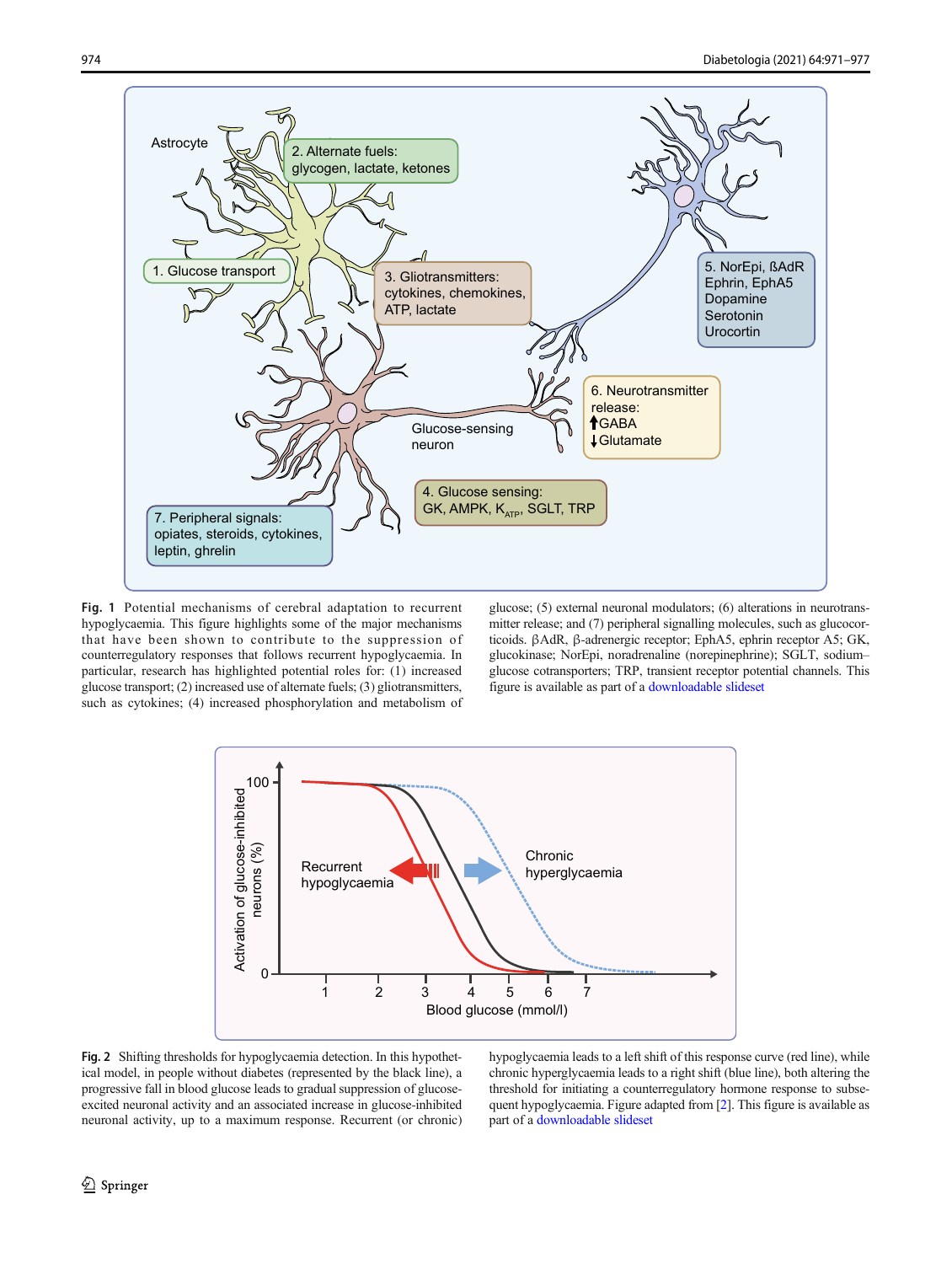release, activation of poly(ADP-ribose) polymerase–1, and mitochondrial permeability transition, with oxidative DNA damage thought to be the critical endpoint of hypoglycaemic stress (e.g., [\[29](#page-6-0)–[31\]](#page-6-0)). However, the degree of hypoglycaemia induced in these studies is extreme (usually <1.0 mmol/l glucose and sufficient to produce an isoelectric EEG) and, fortunately, this is seen rarely in humans with diabetes, albeit with an equally poor outcome.

A number of recent studies have examined the impact of recurrent moderate (2.5–3.5 mmol/l blood glucose) hypoglycaemia over a period of 2–4 weeks in rodent models of type 1 diabetes [\[32](#page-6-0)–[34](#page-6-0)]. Recurrent hypoglycaemia was shown to exacerbate impairments in memory function that resulted from chronic hyperglycaemia [\[32,](#page-6-0) [34\]](#page-6-0). All three of these studies reported similar findings on examination of hippocampal tissue; recurrent hypoglycaemia in diabetic, but not non-diabetic, rodents resulted in disruptions of mitochondrial structure, dynamics and membrane potential, as well as alterations in mitochondrial energy metabolism. Evidence of increased oxidative stress and oxidative damage was also present, as well as increased ROS production, reduced antioxidant activity and increased inflammation [[32](#page-6-0)–[34](#page-6-0)]. There was also evidence of changes in synaptic morphology and reduced synaptic marker proteins [\[32](#page-6-0)–[34\]](#page-6-0). Interestingly, recurrent moderate hypoglycaemia in non-diabetic rodents does not result in cognitive impairment or hippocampal damage [\[34\]](#page-6-0) and, in a long-term study, it actually enhanced cognitive performance [[35\]](#page-6-0). This implies that recurrent moderate hypoglycaemia is associated with oxidative damage only in the context of diabetes.

Chronic hyperglycaemia is well recognised as having profound effects on many cell types. As described by Michael Brownlee in his 2004 Banting Lecture, the 'Pathobiology of diabetes complications: a unifying mechanism', hyperglycaemia leads to an overproduction of mitochondrial superoxide, resulting in protein kinase c (PKC) activation, increased advanced glycation end-products (AGE), increased hexosamine pathway activity and increased flux through the polyol pathway, leading to cellular damage and inflammation [[36](#page-6-0)]. This chronic stimulation impairs cellular antioxidant responses; people with diabetes have reduced erythrocyte super oxide dismutase (SOD) [[37](#page-6-0), [38\]](#page-6-0) and reduced total free-radical trapping capacity [[39\]](#page-6-0). Chronic hyperglycaemia, therefore, induces chronic oxidative stress/ inflammation and depletes host antioxidant defence mechanisms. Moreover, hypoglycaemia is both a proinflammatory stimulus and induces oxidative stress [\[40\]](#page-6-0). Therefore, the ability of cells to cope with hypoglycaemia-induced oxidative stress may be impaired in diabetes. Consistent with this, severe hypoglycaemia in chronically hyperglycaemic rodents induces more neuronal damage than in non-diabetic rodents [[30\]](#page-6-0), and diabetes acts synergistically with recurrent hypoglycaemia to impair mitochondrial function and induce oxidative damage in rodents [[32](#page-6-0)–[34](#page-6-0)]. Furthermore, hypoglycaemia-induced oxidative stress and neuronal death have been shown to occur primarily in the recovery period, during glucose reperfusion, and superoxide production and neuronal death increased with increasing glucose concentrations during the reperfusion period [[41](#page-6-0)]. Based on these findings (summarised in Fig. [3](#page-5-0)) it is possible to speculate that the consequences of hypoglycaemia in vulnerable brain regions, such as the hippocampus are dependent not only on the extent of hypoglycaemia, but also the quality of prior glycaemic control and the extent of rebound hyperglycaemia on recovery from the hypoglycaemic episode.

## Summary

The value of insulin in the management of diabetes and the evidence in support of intensive insulin therapy targeting nearnormalisation of glycaemic control to minimise the micro- and macrovascular complications of diabetes is overwhelming. However, hypoglycaemia remains a relatively common adverse effect of insulin therapy that has consequences for the individual and their carers. Asides from the immediate cognitive and emotional impacts of acute hypoglycaemia, impaired hypoglycaemia awareness is a consequence of repeated exposure to hypoglycaemia that carries a high risk for severe hypoglycaemia. Epidemiological and pre-clinical research also indicates that recurrent hypoglycaemia may exacerbate chronic hyperglycaemia-induced increases in oxidative stress and inflammation, leading, in particular, to damage in vulnerable brain regions and accelerated cognitive decline.

There remain many unanswered questions that hopefully future research will be able to shed light on. For instance, do the effects of recurrent hypoglycaemia on specialised glucosesensing neurons occur through a single signalling defect or multiple pathways given the complexity of the hypoglycaemic response? Moreover, is there actually a 'defect' in sensing or are glucose-sensing neurons just less responsive to low glucose? If the latter, do the major changes specifically occur in the specialised neuron or in the periphery (e.g., adrenal gland)? It is also uncertain whether these effects are reversible in all people through strict hypoglycaemic avoidance or whether, in some, these may prove irreversible as a consequence of long-term damage to critical components of this homeostatic defence mechanism.

When we consider other consequences of recurrent hypoglycaemia on the brain, we also need clarity on the actual level of hypoglycaemia that is clinically significant, which may or may not be 3.0 mmol/l as recently proposed by the International Hypoglycaemia Study Group [\[42](#page-6-0)]. It is also possible that recurrent hypoglycaemia has consequences in other metabolically active tissues, such as the heart and kidney, whereby the interaction between prior glycaemic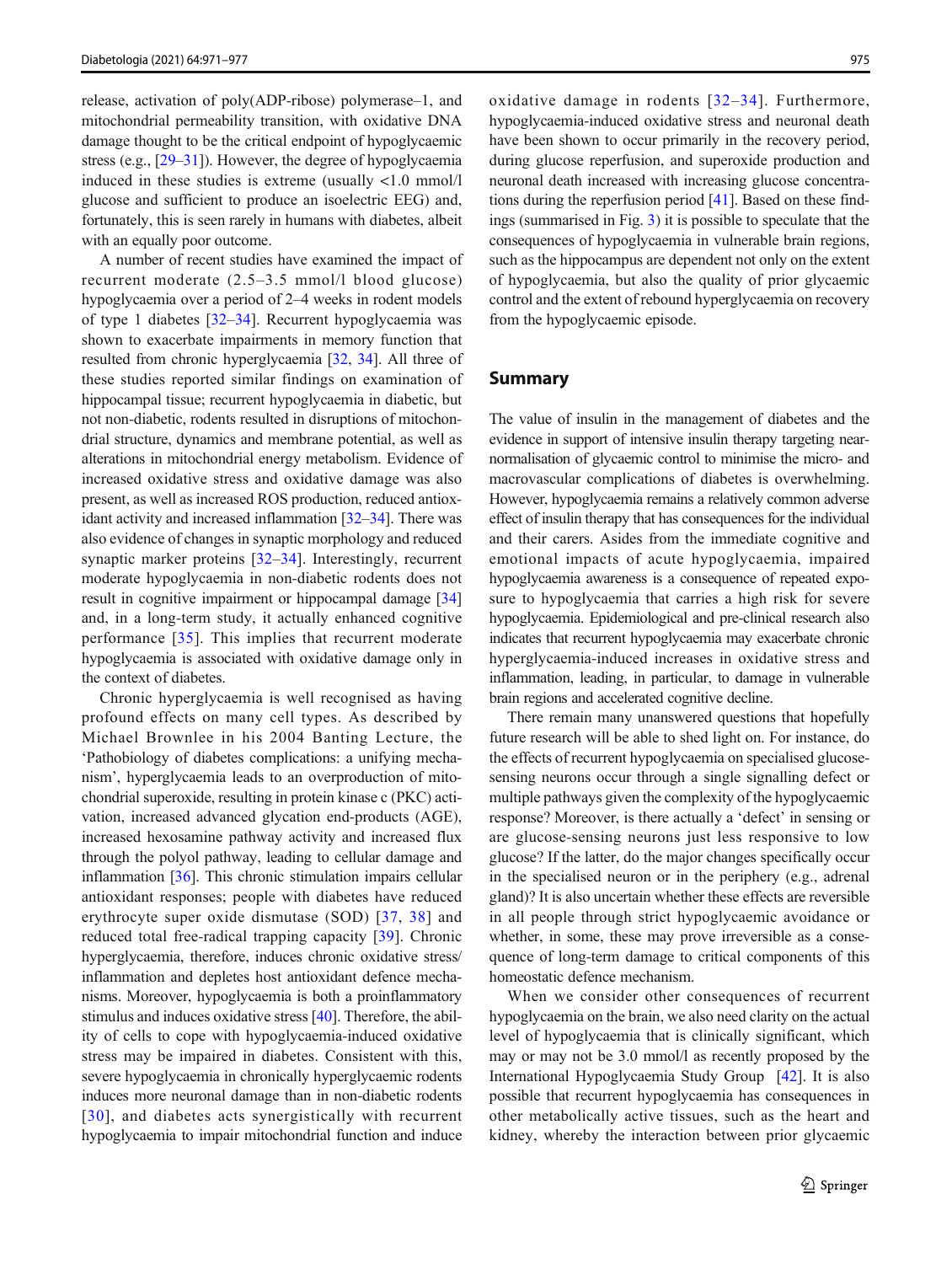<span id="page-5-0"></span>

Fig. 3 Impact of glycaemic variability, hypoglycaemia and hypoglycaemia recovery on the brain. Chronic hyperglycaemia depletes host antioxidant responses. Glucose recovery from hypoglycaemia represents a marked oxidative stress, which may overwhelm the capacity of

control, hypoglycaemia and the degree of rebound hyperglycaemia may explain why increased glycaemic variability is considered a risk factor for complications in multiple organ systems [\[43\]](#page-6-0).

Supplementary Information The online version contains a slideset of the figures for download, which is available to authorised users, available at [https://doi.org/10.1007/s00125-020-05369-0](#page-0-0).

Acknowledgements The author is grateful for the many contributions made by PhD students, post-doctoral fellows and colleagues who have contributed to the work of his laboratory over many years, as well as to all the other researchers whose work has led to the ideas presented in this review article.

Funding The work of the McCrimmon Laboratory has been supported by grants from the JDRF, Diabetes UK, Tenovus Scotland, the Medical Research Council, the Wellcome Trust, the EU Innovative Medicines Initiative and the Helmsley Trust.

Author's relationships and activities The author declares that there are no relationships or activities that might bias, or be perceived to bias, their work.

Contribution statement The author was the sole contributor to this paper.

Open Access This article is licensed under a Creative Commons Attribution 4.0 International License, which permits use, sharing, adaptation, distribution and reproduction in any medium or format, as long as you give appropriate credit to the original author(s) and the source, provide a link to the Creative Commons licence, and indicate if changes were made. The images or other third party material in this article are included in the article's Creative Commons licence, unless indicated otherwise in a credit line to the material. If material is not included in the article's Creative Commons licence and your intended use is not permitted by statutory regulation or exceeds the permitted use, you will need to obtain permission directly from the copyright holder. To view a copy of this licence, visit [http://creativecommons.org/licenses/by/4.0/.](https://doi.org/)

vulnerable brain regions to respond to this, leading to mitochondrial dysfunction, oxidative damage and an exacerbation of the chronic inflammatory state that is associated with chronic hyperglycaemia. This figure is available as part of a [downloadable slideset](https://static-content.springer.com/esm/art%3A10.1007%2Fs00125-020-05369-0/MediaObjects/125_2020_5369_MOESM1_ESM.pptx)

## References

- 1. Lawrence RD (1941) Insulin hypoglycaemia: changes in nervous manifestations. Lancet 2:602–604
- 2. McNeilly AD, McCrimmon RJ (2018) Impaired hypoglycaemia awareness in type 1 diabetes: lessons from the lab. Diabetologia 61:743–750. <https://doi.org/10.1007/s00125-018-4548-8>
- 3. Watts AG, Donovan CM (2010) Sweet talk in the brain: glucosensing, neural networks, and hypoglycemic counterregulation. Front Neuroendocrinol 31:32–43. <https://doi.org/10.1016/j.yfrne.2009.10.006>
- 4. Cryer PE (1994) Banting lecture. Hypoglycemia: the limiting factor in the management of IDDM. Diabetes 43:1378–1389. [https://doi.](https://doi.org/10.2337/diab.43.11.1378) [org/10.2337/diab.43.11.1378](https://doi.org/10.2337/diab.43.11.1378)
- 5. Sherwin RS (2008) Bringing light to the dark side of insulin: a journey across the blood-brain barrier. Diabetes 57:2259–2268. <https://doi.org/10.2337/db08-9023>
- 6. Chakera AJ, Hurst PS, Spyer G et al (2018) Molecular reductions in glucokinase activity increase counter-regulatory responses to hypoglycemia in mice and humans with diabetes. Mol Metab 17:17–27. <https://doi.org/10.1016/j.molmet.2018.08.001>
- 7. Beall C, Hamilton DL, Gallagher J et al (2012) Mouse hypothalamic GT1-7 cells demonstrate AMPK-dependent intrinsic glucosesensing behaviour. Diabetologia 55:2432–2444. [https://doi.org/10.](https://doi.org/10.1007/s00125-012-2617-y) [1007/s00125-012-2617-y](https://doi.org/10.1007/s00125-012-2617-y)
- 8. Stanley S, Moheet A, Seaquist ER (2019) Central mechanisms of glucose sensing and counterregulation in defense of hypoglycemia. Endocr Rev 40:768–788. <https://doi.org/10.1210/er.2018-00226>
- 9. Beall C, Ashford ML, McCrimmon RJ (2012) The physiology and pathophysiology of the neural control of the counterregulatory response. Am J Physiol Regul Integr Comp Physiol 302:R215– R223. <https://doi.org/10.1152/ajpregu.00531.2011>
- 10. George PS, Tavendale R, Palmer CN, McCrimmon RJ (2015) Diazoxide improves hormonal counterregulatory responses to acute hypoglycemia in long-standing type 1 diabetes. Diabetes 64:2234– 2241. [https://doi.org/10.2337/db14-1539](#page-0-0)
- 11. Kang L, Sanders NM, Dunn-Meynell AA et al (2008) Prior hypoglycemia enhances glucose responsiveness in some ventromedial hypothalamic glucosensing neurons. Am J Physiol Regul Integr Comp Physiol 294:R784–R792. <https://doi.org/10.1152/ajpregu.00645.2007>